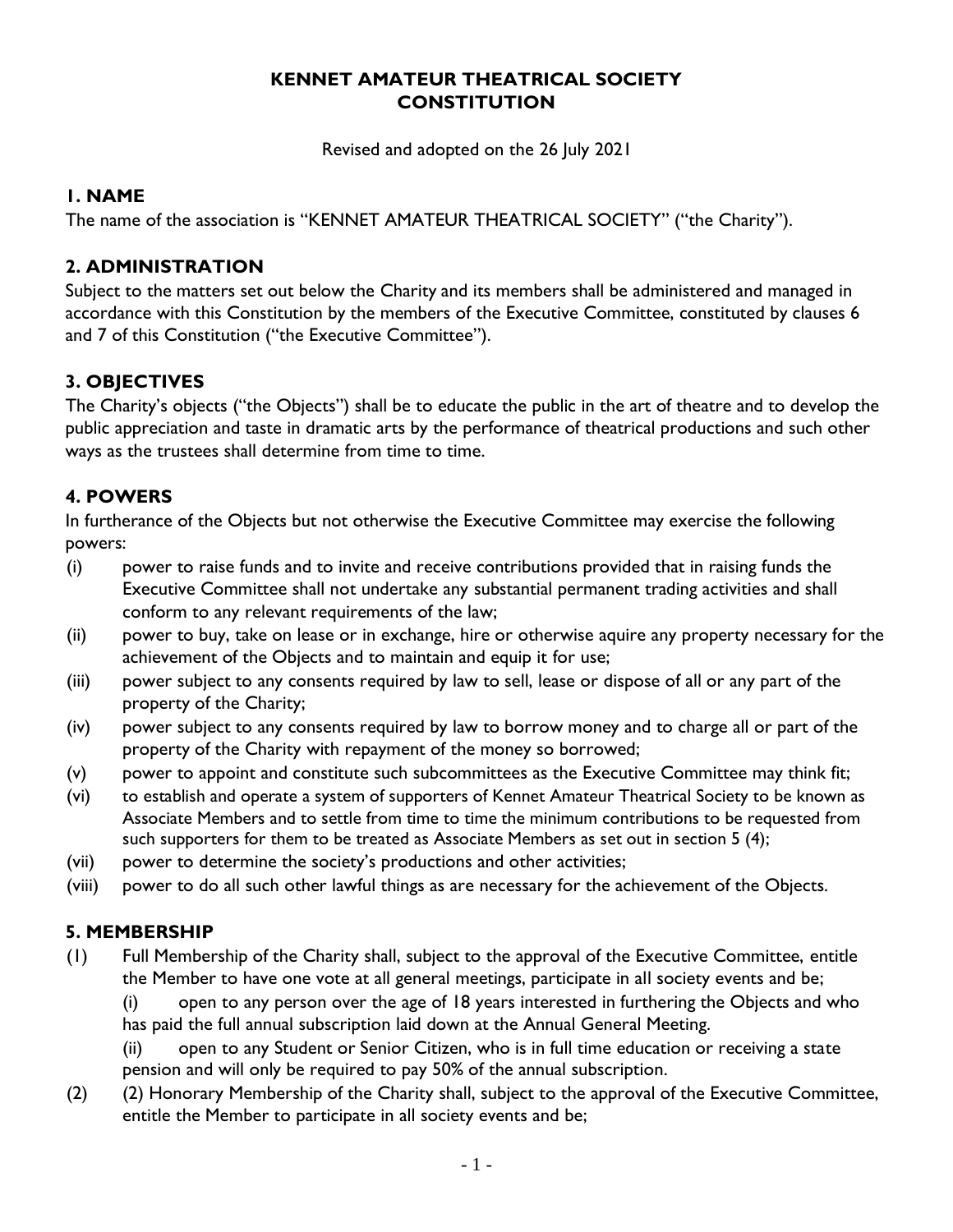(i) Honorary Members - elected at the sole discretion of The Executive Committee and will be entitled to one vote at all general meetings but will not be required to pay the annual subscription for a period of one year.

(ii) Honorary Life Members - elected at the sole discretion of The Executive Committee and will be entitled to one vote at all general meetings but will not be required to pay the annual subscription for the duration of their life.

- (3) Junior Members may be accepted under the age of 18 years and pay only 50% of the annual subscription but shall have no voting rights. Junior Members under the age of 16 years must be accompanied at the meetings of the Charity by Full Members;
- (4) Associate Membership shall, subject to the approval of the Executive Committee and payment of the annual associate subscription, entitle the Associate Member to one vote at all general meetings and to participate in all society events but not to perform in a society production. If an Associate Member decides to become a Full Member during the year, the associate subscription will be deducted from the full subscription. Associate Members joining after the 31st December, and before the Annual General Meeting will be expected to pay only 50% of the annual associate subscription.
- (5) The rate of both annual, associate and production subscriptions will be reviewed annually but can only be altered at the Annual General Meeting by the majority decision.
- (6) A membership period is from  $1^{st}$  May to 30<sup>th</sup> April the following year. The annual subscription is due on 1st May each year. If the annual subscription is not paid by 31st July, membership is deemed to have lapsed;
- (7) For Members joining after 1st April, the subscription will cover the ensuing 13 months subject to any increase announced at the Annual General Meeting;
- (8) Any person performing in a society production must be a Full or Junior Member except where they are brought in to perform specific functions as part of an Invited Party; the nature of the Invited Party and the functions to be performed within a production are to be approved by the Executive Committee by majority vote.
- (9) Production subscriptions shall be payable within one month of the first rehearsal, after casting of the production has been concluded. Any person whose production subscription remains unpaid for 2 months will no longer be eligible to participate in that production.
- (10) The Executive Committee may by majority vote and for good reason opt to waive the need to pay production subscriptions by an Invited Party for a given production; such a waiver will not set any precedence with regard to production subscriptions being required from any Invited Party in the future.
- (11) The Executive Committee may by majority vote and for good reason reduce show subscriptions by up to £5 for a show with expected audience under 500, or increase by up to  $£5$  for a show with expected audience over 1000.
- (12) The Executive Committee may by majority vote and for good reason terminate the Membership of any individual. Before any such Member is expelled the Executive Committee shall give the Member seven days written notice to attend a meeting of the Executive Committee, which notice shall contain particulars of the complaint made against the Member. At such a meeting the Member may be accompanied by a friend.
- (13) Any member wishing to bring a complaint or grievance before the Executive Committee shall notify the Secretary, who shall then bring it to the notice of the Executive Committee not later than the next Committee Meeting.
- (14) Any information provided to the Charity may be stored electronically. Personal information will only be used to provide members with information directly related to the Objects of the Charity.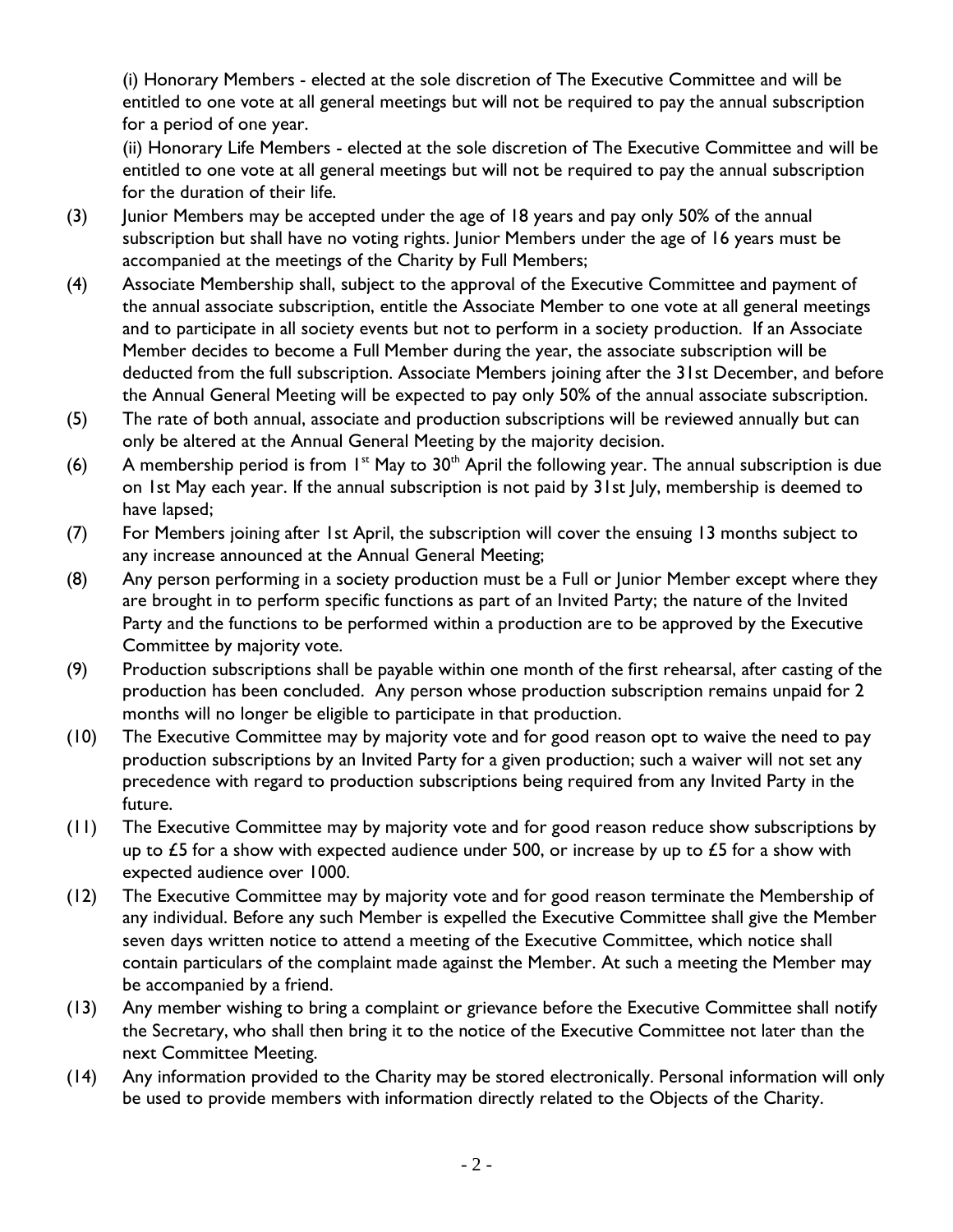Information will not be added to any other lists, shared with any other parties or used to send unsolicited mail.

## **6. HONORARY OFFICERS**

At the Annual General Meeting of the Charity the Full Members shall elect from amongst themselves;

- (i) a Chairperson, a Vice-Chairperson, a Secretary, and a Treasurer, all of whom shall hold office from the conclusion of the Annual General Meeting at which they are elected.
- (ii) a President who shall hold office from the conclusion of the Annual General Meeting at which they are elected for a period of 5 years. And also may elect;
- (iii) a Vice President who shall hold office from the conclusion of the Annual General Meeting at which they are elected for a period of 3 years.

All of the above elected posts may be re-elected to serve for more than one period.

# **7. EXECUTIVE COMMITTEE**

- (1) The executive Committee shall consist of no less than seven and no more than nine Full Members being:
	- (i) the Honorary Officers specified in the preceding clause  $(6)(i)$ ;

(ii) no less than three and no more than five Full Members, all of whom shall hold office from the conclusion of the Annual General Meeting at which they are elected;

- (2) The Executive Committee may in addition appoint not more than 2 co-opted Members to fill any vacancies. Each appointment of a co-opted Member shall be made at a meeting of the Executive Committee called under clause 10(1) and shall take effect from the end of that meeting unless the appointment is to fill a place which has not been vacated in which case the appointment shall run from the date when the post becomes vacant;
- (3) (i) The members of the Executive Committee specified in clause  $(6)(i)$  shall retire from office at the end of the Annual General Meeting after serving a 2 year term, two officers retiring each year but, subject as follows (and ignoring in the case of a member initially co-opted the period between the date of co-option and the date of the next ensuing Annual General Meeting), they may be reelected; (ii) The members of the Executive Committee specified in clause  $(7)(1)(ii)$  shall retire from office at the end of the Annual General Meeting after serving a 1 year term but, subject as follows (and ignoring in the case of a member initially co-opted the period between the date of co-option and the date of the next ensuing Annual General Meeting), they may be re-elected;
- (4) The proceedings of the Executive Committee shall not be invalidated by any vacancy among their number or by any failure to appoint or any defect in the appointment or qualification of a member;
- (5) Nobody shall be appointed as a member of the Executive Committee who is aged under 18 or who would if appointed be disqualified under the provisions of the following clause;
- (6) No person shall be entitled to act as a member of the Executive Committee whether on a first or subsequent entry into office until after signing in the minute book of the Executive Committee a declaration of acceptance and of willingness to act in the trusts of the Charity;

# **8. DETERMINATION OF MEMBERSHIP OF EXECUTIVE COMMITTEE**

A member of the Executive Committee shall cease to hold office if he or she:

- (1) is disqualified from acting as a member of the Executive Committee by virtue of sections 178 and 179 of the Charities Act 2011 (or any statutory re-enactment of modification of that provision);
- (2) becomes incapable by reason of mental disorder, illness or injury of managing and administering his or her own affairs;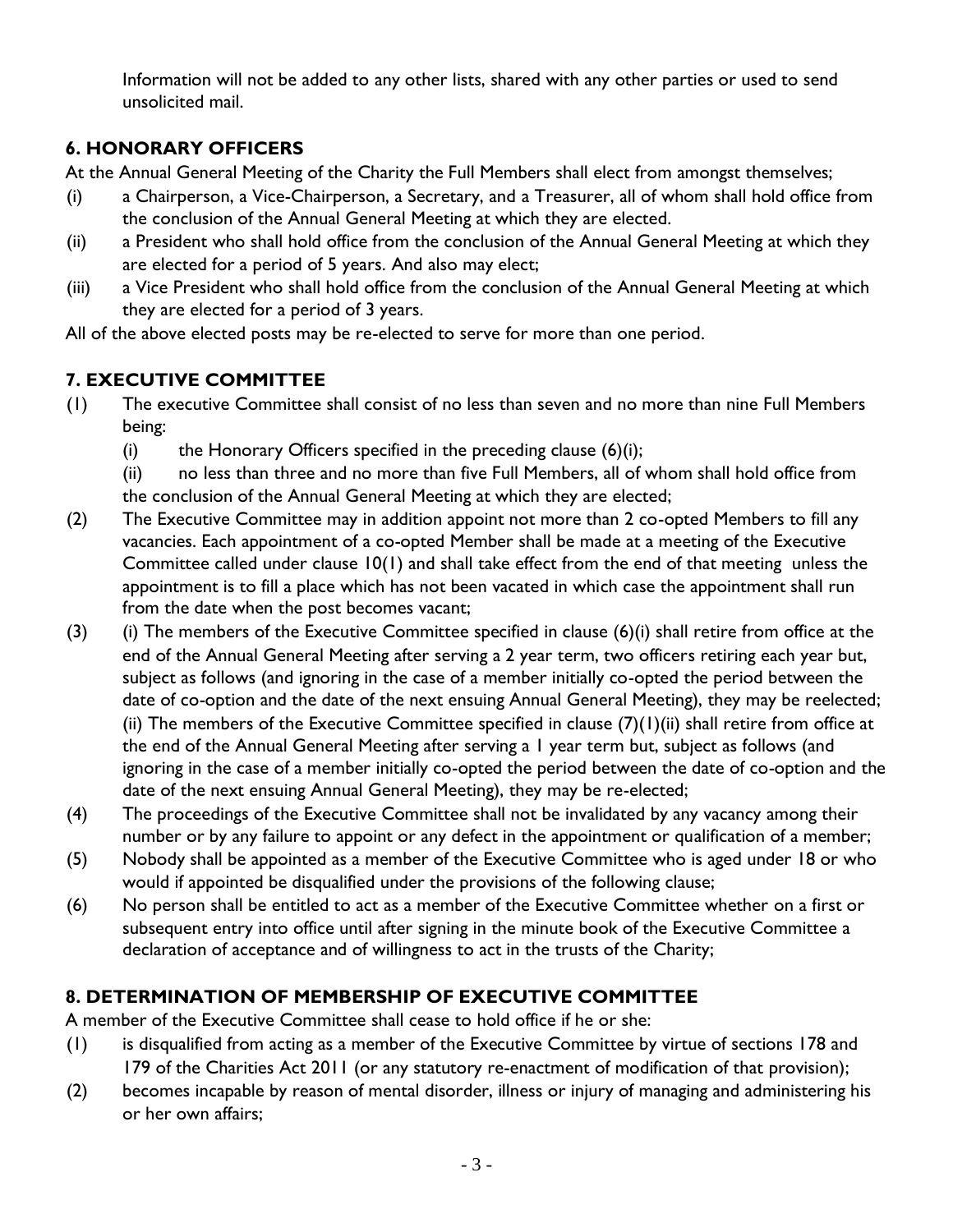- (3) is absent without the permission of the Executive Committee from more than fifty per cent of all their meetings held within a period of 12 months and the Executive Committee resolve that his or her office be vacated; or
- (4) notifies to the Executive Committee a wish to resign (but only if at least five members of the Executive Committee will remain in office when the notice of resignation is to take effect).

## **9. EXECUTIVE COMMITTEE MEMBERS NOT TO BE PERSONALLY INTERESTED**

No member of the Executive Committee shall acquire any interest in property belonging to the Charity (otherwise than as a trustee for the Charity) or receive remuneration or be interested (otherwise than as a member of the Executive Committee) in any contract entered into by the Executive Committee.

## **10. MEETINGS AND PROCEEDINGS OF THE EXECUTIVE COMMITTEE**

- (1) The Executive Committee shall meet at intervals of not more than 2 months, the first meeting to be held during the month following the Annual General Meeting. Additional meetings will be arranged at the discretion of the Executive Committee;
- (2) The Chairperson shall act as chairperson at meetings of the Executive Committee. If the Chairperson is absent from any meeting, the Vice-Chairperson shall act as chairperson, or, in the absence of the Vice-Chairperson, the members of the Executive Committee shall choose one of their number to be chairperson of the meeting before any other business is transacted;
- (3) There shall be a quorum when at least 5 members of the Executive Committee are present at a meeting;
- (4) Every matter shall be determined by a majority of votes of the members of the Executive Committee present and voting on the question but in the case of equality of votes the chairperson of the meeting shall have a second or casting vote;
- (5) The Executive Committee shall keep minutes of the proceedings of the Executive Committee and any sub-committees and these shall be freely available to all members;
- (6) The Executive Committee may from time to time make and alter rules for the conduct of their business, the summoning and conduct of their meetings and the custody of documents. No rule may be made which is inconsistent with this Constitution;
- (7) The Executive Committee may appoint one or more sub-committees, each comprising of minimum of 3 members for a period of 1 year, for the purpose of performing any function or duty which in the opinion of the Executive Committee would be more conveniently undertaken by a subcommittee. All sub-committees shall work within the parameters set by Executive Committee. All acts and proceedings of any such sub-committee shall be fully and promptly reported to the Executive Committee.

## **11. RECEIPTS AND EXPENDITURE**

- (1) The funds of the Charity, including all donations, contributions and bequests, shall be held in a recognised bank in the name of the Charity as the Executive Committee shall from time to time decide with no more than  $\epsilon$ 300 held in petty cash. All cheques drawn on the account must be signed by any two of the authorized signatories agreed by the Executive Committee and these signatories shall not be related by marriage, partnership or birth
- (2) All withdrawals on the account, with the exception of specific debit card payments covered in the following section, either by cheque or on-line payments must be signed or authorised as appropriate by any two of the authorised signatories agreed by the Executive Committee and these signatories shall not be related by marriage, partnership, or birth.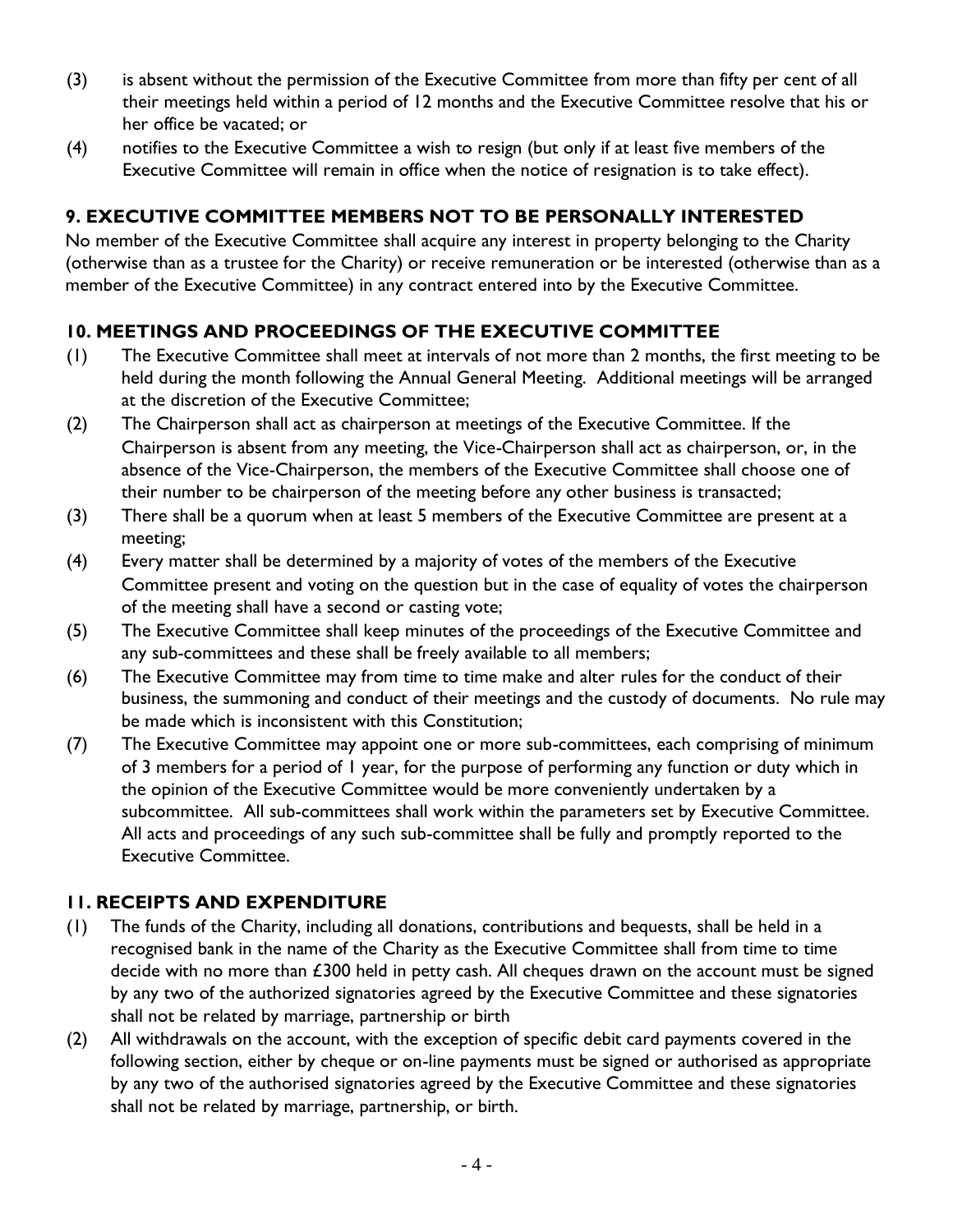- (3) The Executive Committee may, when necessary, authorise certain officers to use a debit card issued against the society's bank account for payments where the above dual-authorisation method is not possible; for example, when activating on-line services that require annual or monthly automatic payments. These debit cards are issued on the understanding they are only to be used for the stated purpose and the officer to whom they are issued agrees to abide by all terms and conditions imposed by the society's bank.
- (4) No payments, either directly or indirectly, shall be made to any member for services to the society, other than legitimate expenses incurred in its work.
- (5) The funds belonging to the Charity shall be applied only in furthering the Objects.

# **12. PROPERTY**

The Executive Committee shall cause the title to:

- (i) all land held by or in trust for the Charity, and
- (ii) all investments by or on behalf of the Charity, to be vested in not less than three individuals appointed by them as holding trustees;

Holding trustees may be removed by the Executive Committee at their discretion and shall act in accordance with the lawful directions of the Executive Committee.

Provided they act only in accordance with the lawful directions of the Executive Committee, the holding Trustees shall not be liable for the acts and defaults of its members.

## **13. ACCOUNTS**

- (1) The Executive Committee shall comply with their obligations under the Charities Act 2011 (or any statutory re-enactment or modification of that Act) with regard to:
	- (i) the keeping of accounting records for the Charity;
	- (ii) the preparation of annual statements of account for the Charity;
	- (iii) the auditing or independent examination of the statements of account of the Charity; and
	- (iv) the transmission of the statements of account for the Charity to the Commissioners.
- (2) The Financial Year shall end on 31st March each year.

## **14. ANNUAL REPORT**

The Executive Committee shall comply with their obligations under the Charities Act 2011 (or any statutory re-enactment or modification of that Act) with regard to the preparation of an annual report and its transmission to the Commissioners.

## **15. ANNUAL RETURN**

The Executive Committee shall comply with their obligations under the Charities Act 2011 (or any statutory re-enactment or modification of that Act) with regard to the preparation of an annual return and its transmission to the Commissioners.

## **16. ANNUAL GENERAL MEETING**

- (1) There shall be an Annual General Meeting of the Charity which shall be held between  $1^{st}$  and 30<sup>th</sup> April each year;
- (2) Every Annual General Meeting shall be called by the Executive Committee. The Secretary shall give at least 21 days notice of the Annual General Meeting to all members of the Charity. All Full, Associate and Honorary Members of the Charity shall be entitled to attend and vote at the meeting;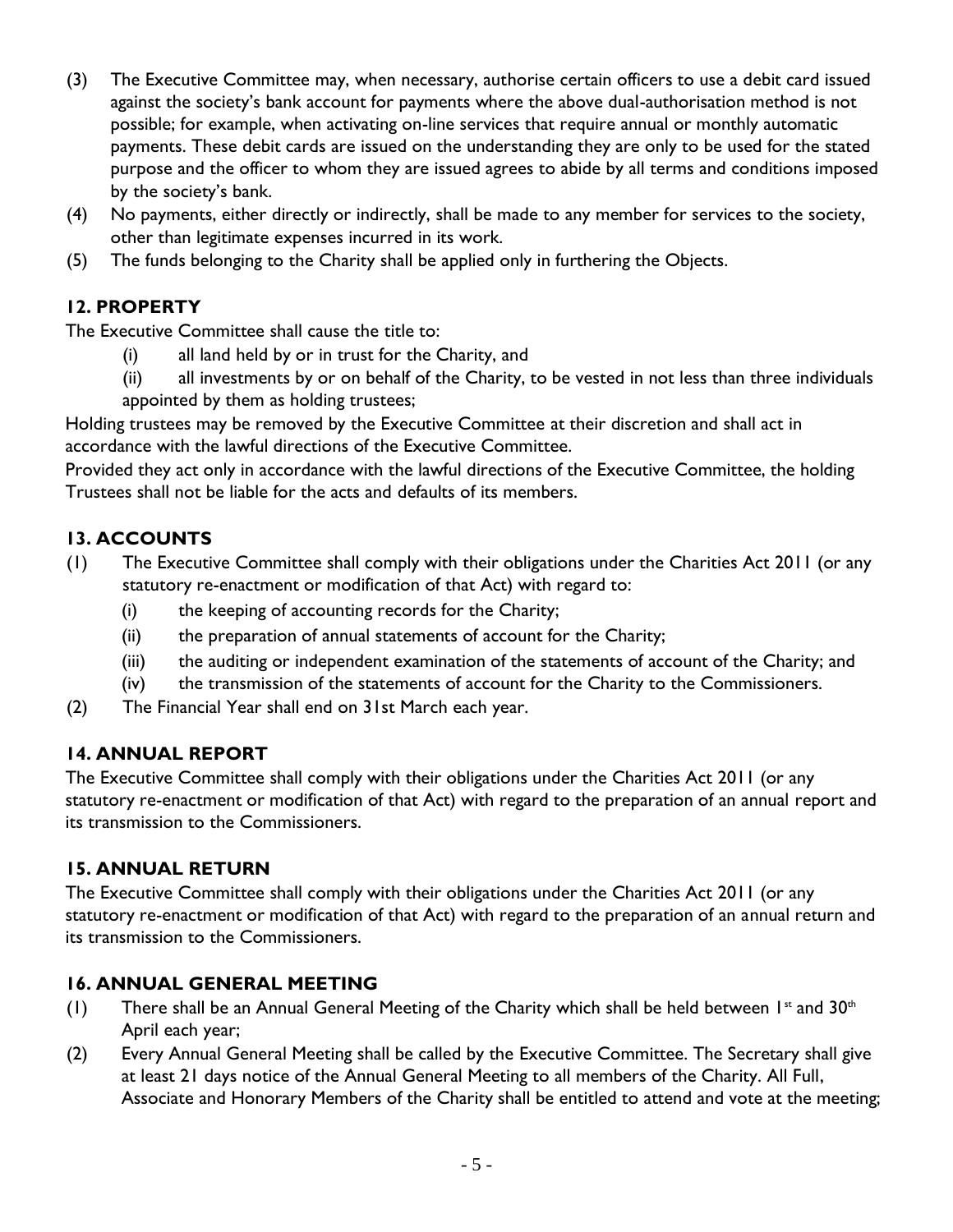- (3) The Chairperson shall chair the Annual General Meeting, but if he or she is not present, before any other business is transacted, the persons present shall appoint a chairperson of the meeting;
- (4) The Executive Committee shall present to each Annual General Meeting the Report and accounts of the Charity for the preceding year;
- (5) Nominations for election to the Executive Committee must be made by Full Members of the Charity in writing and must be in the hands of the Secretary of the Executive Committee not later than 7 days before the Annual General Meeting. Such nominations shall be signed by the proposer and a seconder. If there are not enough nominations, verbal nominations may be accepted at the Annual General Meeting with the permission of the nominee. Should nominations exceed vacancies, election shall be by ballot;
- (6) A President and Vice-Presidents may be elected at the Annual General Meeting, holding office as Honorary Members, and shall be eligible for re-election;
- (7) Any other business to come before the Annual General Meeting shall be sent in writing, signed by a proposer and a seconder, to reach the Secretary of the Executive Committee not later than 14 days before the Annual General Meeting. Such business shall be included in the Notice of the Annual General Meeting sent to all Members of the Charity;
- (8) The appointment of an Examiner of the accounts for the ensuing year shall be made at the Annual General Meeting.
- (9) There shall be a quorum when at least eleven Full Members of the Charity are present at any Annual General Meeting.

### **17. SPECIAL GENERAL MEETINGS**

The Executive Committee may call a Special General Meeting (SGM) of the Charity at any time. If at least three Full Members request such a meeting in writing stating the business to be considered the Secretary shall call such a Meeting within 21 days, for which notice must be given. The notice must state the business to be discussed and shall be sent to all members no less than 14 days before the appointed date. No other business shall be transacted at the Special General Meeting. Fifty per cent of the members eligible to vote, in person or by proxy, shall form a quorum for the SGM.

## **18. PROCEDURE AT GENERAL MEETINGS**

The Secretary or other person specially appointed by the Executive Committee shall keep a full record of proceedings at every General Meeting of the Charity which shall be freely available to all members.

#### **19. NOTICES**

Any notice required to be served on any Member of the Charity shall be in writing and shall be served by the Secretary or the Executive Committee on any Member either personally or by sending it through the post in a prepaid letter addressed to such Member at his or her last known address in the United Kingdom and any letter so sent shall be deemed to have been given 48 hours after posting. Any notice may also be given using electronic communications to the members address, deemed to be given 48 hours after sending.

## **20. ALTERATIONS TO THE CONSTITUTION**

(1) Subject to the following provisions of this clause the Constitution may be altered by a resolution passed by not less than two thirds of the Full Members present and voting at a General Meeting. The notice of the General Meeting must include notice of the resolution, setting out the terms of the alteration proposed;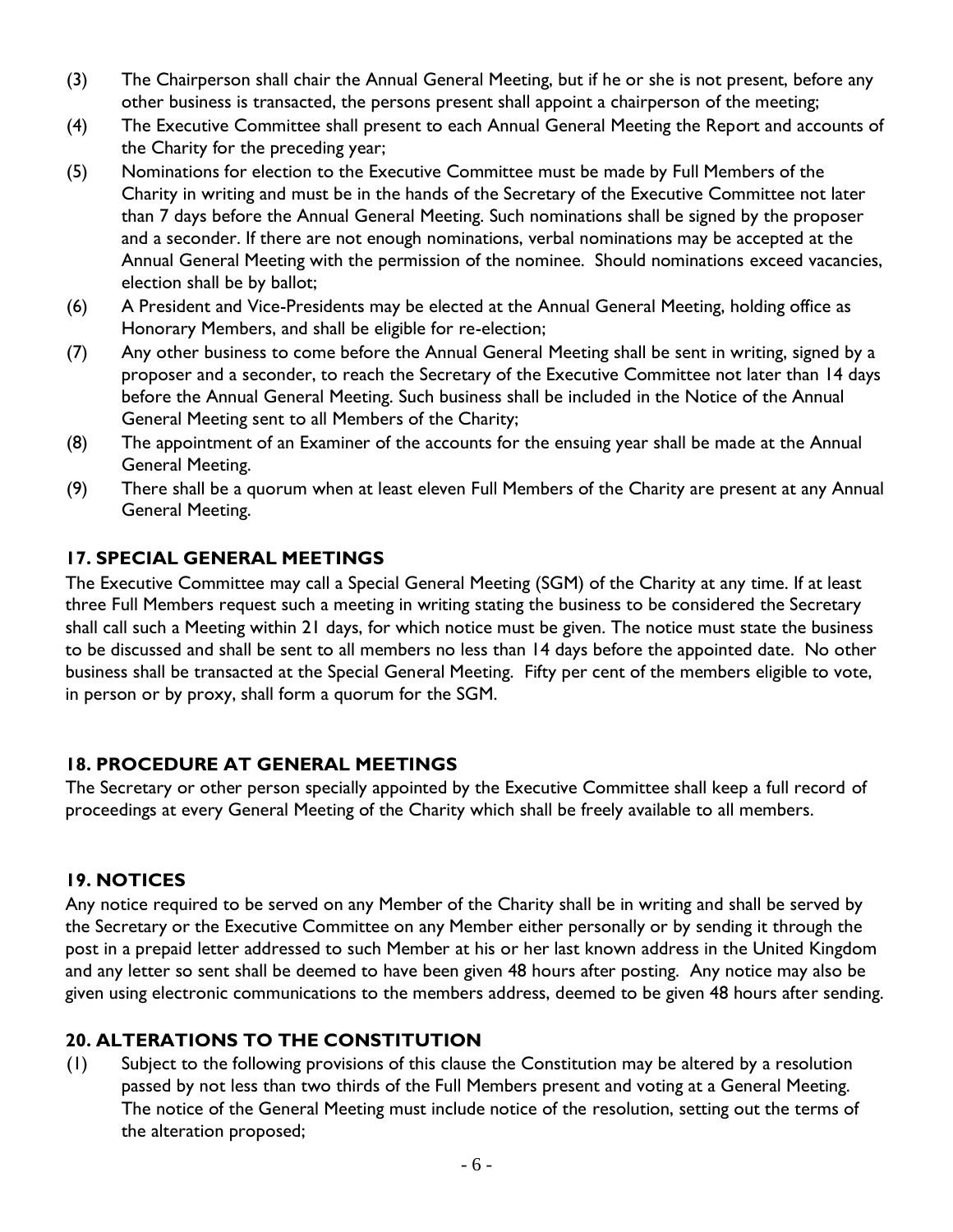- (2) No amendment may be made to clause 1, clause 3, clause 9, clause 21, or this clause 20 without the prior consent in writing of the Commissioners;
- (3) No amendment may be made which would have the effect of making the Charity cease to be a charity at law;
- (4) The Executive Committee should promptly send to The Commissioners a copy of any amendment made under this clause.

## **21. DISSOLUTION**

If the Executive Committee decides that it is necessary or advisable to dissolve the Charity it shall call a meeting of all Full Members of the Charity, of which not less than 21 days notice (stating the terms of the resolution to be proposed) shall be given. If the proposal is confirmed by at least three quarters of the full membership being present and voting, the Executive Committee shall have the power to realise any assets held by or on behalf of the Charity. Any assets remaining after the satisfaction of any proper debts and liabilities shall be given or transferred to such other charitable institution or institutions having objects similar to the objects of the Charity as the Members of the Charity may determine or failing that shall be applied for some other charitable purpose. A copy of the statement of accounts, or account and statement, for the final accounting period of the Charity must be sent to the Commissioners.

## **22. SUSPENSION OF OPERATIONS**

- (1) In the event of a local, national, or global situation where legally imposed restrictions are in place that the Executive Committee deems makes it impractical or unsafe to allow the Society to perform its regular day-to-day programme of events, the Executive Committee may choose to suspend some or all of the Society's operations until such time as the situation has resolved or the restrictions are lifted.
- (2) The suspension of operations shall be notified to all members within 14 days of the decision being made.
- (3) Where the suspension of operations would affect a time-based provision of the Constitution including, but not limited to, Membership expiry, AGM scheduling and Executive Committee appointments, the Executive Committee will decide how each provision will be managed and will inform all members accordingly. Any such provisions will be revoked automatically when operations resume.
- (4) The suspension of operations will be reviewed by the Executive Committee at their regular meetings, or every 6 weeks, whichever is the shorter period of time.
- (5) The Executive Committee will continue to fulfil their obligations to the Charities Commission.
- (6) Once it has been decided that some or all operations may resume, all members will be informed as soon as practical of this decision.

#### **23. MEANINGS**

"The Commission" refers to The Charity Commission of England and Wales "Commissioners" refers to the representatives thereof.